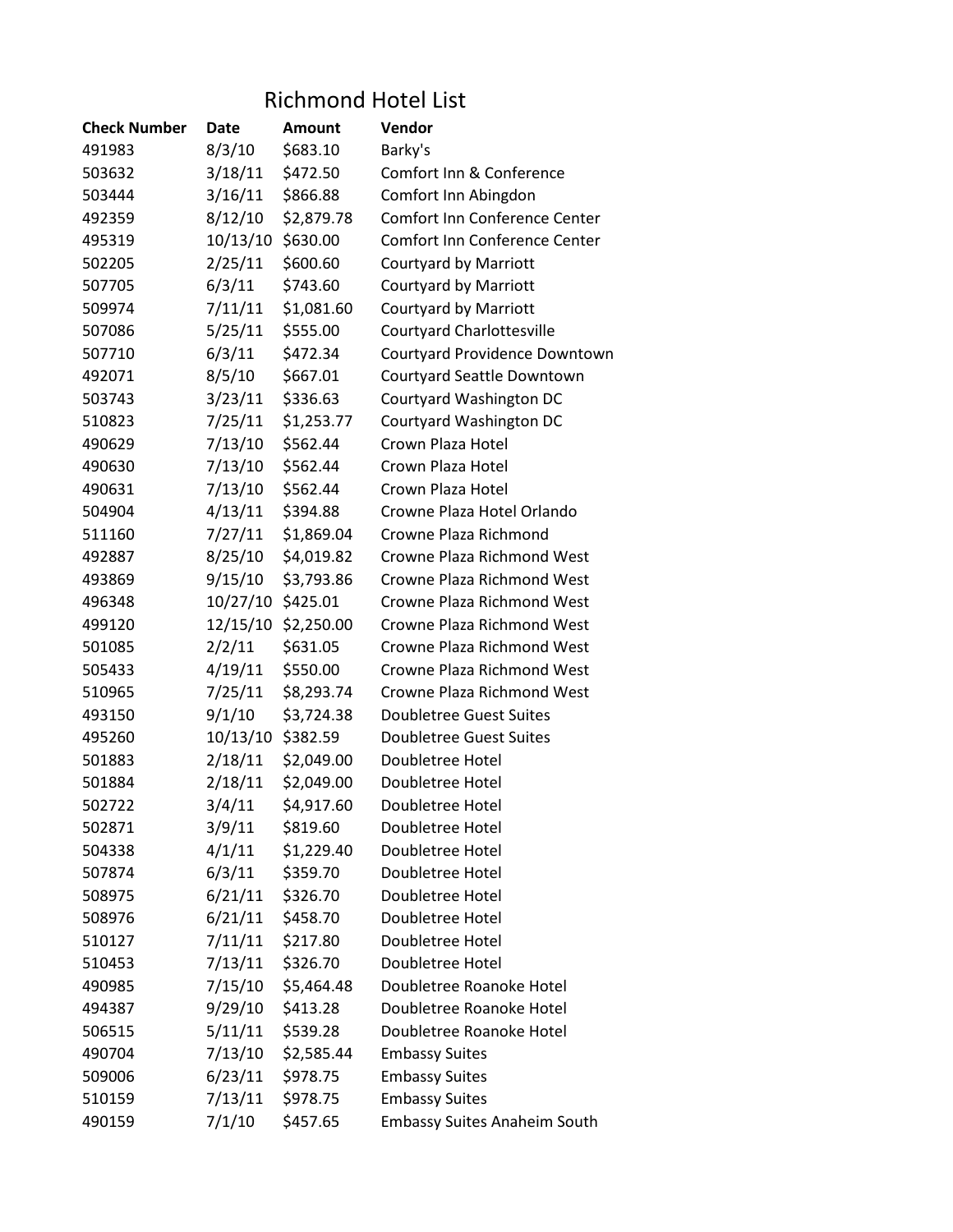| 490626 | 7/13/10  | \$610.20   | <b>Embassy Suites Anaheim South</b> |
|--------|----------|------------|-------------------------------------|
| 491038 | 7/15/10  | \$762.75   | <b>Embassy Suites Anaheim South</b> |
| 508139 | 6/10/11  | \$564.39   | <b>Embassy Suites Crystal City</b>  |
| 509952 | 7/11/11  | \$917.10   | <b>Embassy Suites Crystal City</b>  |
| 493644 | 9/15/10  | \$505.11   | <b>Embassy Suites Hotel</b>         |
| 494045 | 9/22/10  | \$403.41   | <b>Embassy Suites Hotel</b>         |
| 494326 | 9/29/10  | \$1,970.64 | <b>Embassy Suites Hotel</b>         |
| 495141 | 10/8/10  | \$572.91   | <b>Embassy Suites Hotel</b>         |
| 495678 | 10/20/10 | \$268.94   | <b>Embassy Suites Hotel</b>         |
| 495679 | 10/20/10 | \$361.60   | <b>Embassy Suites Hotel</b>         |
| 496513 | 11/3/10  | \$180.80   | <b>Embassy Suites Hotel</b>         |
| 497148 | 11/12/10 | \$271.20   | <b>Embassy Suites Hotel</b>         |
| 501852 | 2/18/11  | \$978.75   | <b>Embassy Suites Hotel</b>         |
| 504758 | 4/6/11   | \$985.52   | <b>Embassy Suites Hotel</b>         |
| 505913 | 5/4/11   | \$652.50   | <b>Embassy Suites Hotel</b>         |
| 506127 | 5/6/11   | \$978.75   | <b>Embassy Suites Hotel</b>         |
| 507083 | 5/25/11  | \$987.48   | <b>Embassy Suites Hotel</b>         |
| 498811 | 12/10/10 | \$708.48   | <b>Galt House Hotel</b>             |
| 502801 | 3/4/11   | \$489.41   | <b>Galt House Hotel</b>             |
| 502802 | 3/4/11   | \$489.41   | <b>Galt House Hotel</b>             |
| 503353 | 3/16/11  | \$698.48   | <b>Gaylord Palms</b>                |
| 507904 | 6/8/11   | \$1,603.84 | Gaylord Texan Resort                |
| 507905 | 6/8/11   | \$801.92   | Gaylord Texan Resort                |
| 507906 | 6/8/11   | \$1,002.40 | Gaylord Texan Resort                |
| 507907 | 6/8/11   | \$5,012.00 | Gaylord Texan Resort                |
| 503351 | 3/16/11  | \$4,123.80 | Granlibakken Resort                 |
| 490518 | 7/8/10   | \$712.80   | Hampton Inn                         |
| 501589 | 2/16/11  | \$718.68   | Hampton Inn                         |
| 501590 | 2/16/11  | \$718.68   | Hampton Inn                         |
| 490726 | 7/13/10  | \$287.67   | Hampton Inn Farmville               |
| 506652 | 5/18/11  | \$863.01   | Hampton Inn Farmville               |
| 509992 | 7/11/11  | \$287.67   | Hampton Inn Farmville               |
| 506638 | 5/18/11  | \$5,981.61 | <b>Hilton Anaheim</b>               |
| 508788 | 6/21/11  | \$1,504.80 | Hilton Atlanta Airport              |
| 505914 | 5/4/11   | \$585.60   | <b>Hilton Baltimore</b>             |
| 511000 | 7/27/11  | \$585.60   | <b>Hilton Baltimore</b>             |
| 490702 | 7/13/10  | \$123.20   | Hilton Garden Inn                   |
| 490703 | 7/13/10  | \$137.61   | <b>Hilton Garden Inn</b>            |
| 498215 | 12/3/10  | \$280.24   | Hilton Garden Inn                   |
| 495143 | 10/8/10  | \$201.14   | Hilton Garden Inn Suffolk           |
| 495257 | 10/13/10 | \$201.14   | Hilton Garden Inn Suffolk           |
| 495258 | 10/13/10 | \$201.14   | Hilton Garden Inn Suffolk           |
| 495684 | 10/20/10 | \$201.14   | Hilton Garden Inn Suffolk           |
| 495685 | 10/20/10 | \$201.14   | Hilton Garden Inn Suffolk           |
| 495909 | 10/20/10 | \$201.14   | Hilton Garden Inn Suffolk           |
| 495910 | 10/20/10 | \$201.14   | Hilton Garden Inn Suffolk           |
| 510820 | 7/25/11  | \$696.08   | Hilton Garden Inn Suffolk           |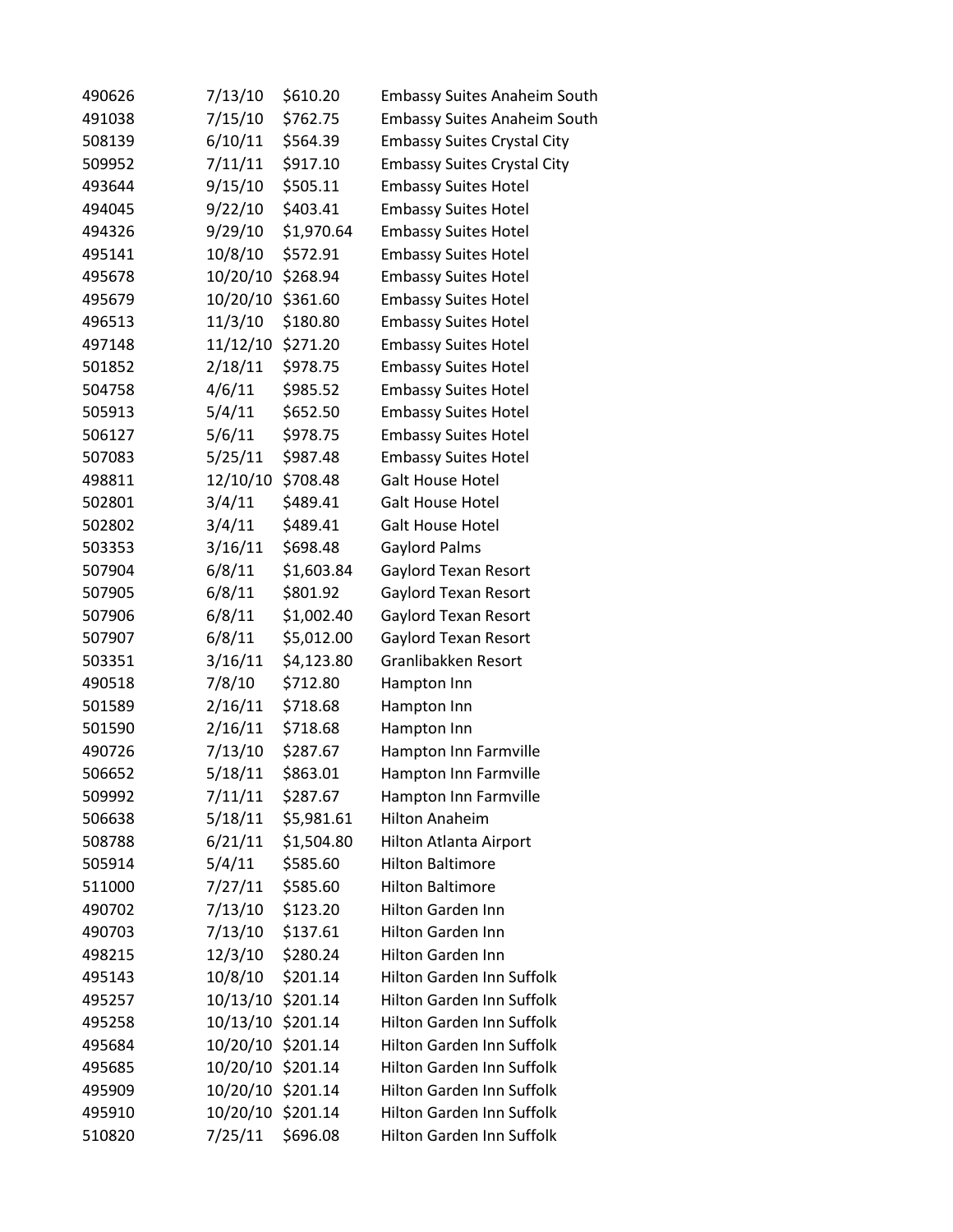| 490514 | 7/8/10   | \$338.80   | Hilton Garden Inn Winchester        |
|--------|----------|------------|-------------------------------------|
| 491681 | 7/29/10  | \$705.13   | Hilton Garden Inn--Richmond         |
| 509981 | 7/11/11  | \$1,920.00 | Hilton Garden Inn--Richmond         |
| 510233 | 7/13/11  | \$798.00   | Hilton Garden Inn--Richmond         |
| 493897 | 9/17/10  | \$952.00   | <b>Hilton Hotel</b>                 |
| 492165 | 8/10/10  | \$4,051.30 | Hilton Hotel & Spa                  |
| 493911 | 9/17/10  | \$1,608.84 | Hilton Mclean Tysons Corner         |
| 499787 | 1/7/11   | \$989.58   | <b>Hilton Minneapolis</b>           |
| 502048 | 2/23/11  | \$1,973.16 | <b>Hilton Minneapolis</b>           |
| 500125 | 1/14/11  | \$1,542.45 | <b>Hilton New Orleans Riverside</b> |
| 501268 | 2/9/11   | \$615.81   | <b>Hilton New Orleans Riverside</b> |
| 502892 | 3/9/11   | \$891.57   | <b>Hilton New Orleans Riverside</b> |
| 502893 | 3/9/11   | \$891.57   | <b>Hilton New Orleans Riverside</b> |
| 499182 | 12/17/10 | \$3,195.32 | <b>Hilton New York</b>              |
| 496514 | 11/3/10  | \$314.88   | Hilton Norfolk Airport              |
| 496515 | 11/3/10  | \$104.96   | Hilton Norfolk Airport              |
| 502732 | 3/4/11   | \$995.00   | <b>Hilton San Francisco</b>         |
| 332687 | 3/7/11   | \$920.02   | <b>Hilton San Francisco</b>         |
| 503964 | 3/25/11  | \$1,145.60 | <b>Hilton San Francisco</b>         |
| 506925 | 5/20/11  | \$2,174.37 | Hilton Washington                   |
| 332711 | 6/21/11  | \$2,174.37 | Hilton Washington                   |
| 510497 | 7/14/11  | \$1,676.28 | Hilton Washington                   |
| 493490 | 9/8/10   | \$1,006.81 | <b>Hilton-Las Vegas</b>             |
| 495031 | 10/6/10  | \$564.36   | <b>Hilton-Las Vegas</b>             |
| 497509 | 11/17/10 | \$887.04   | <b>Hilton-Las Vegas</b>             |
| 57246  | 5/25/11  | \$2,700.00 | Hobson Lodge No 23 F&AM             |
| 490222 | 7/1/10   | \$389.30   | Holiday Inn Capitol                 |
| 490402 | 7/6/10   | \$686.97   | Holiday Inn Capitol                 |
| 510029 | 7/11/11  | \$719.04   | Holiday Inn Capitol                 |
| 490587 | 7/8/10   | \$354.25   | Holiday Inn Central                 |
| 495505 | 10/13/10 | \$625.00   | Holiday Inn Central                 |
| 495836 | 10/20/10 | \$981.00   | Holiday Inn Central                 |
| 496663 | 11/3/10  | \$825.00   | Holiday Inn Central                 |
| 497500 | 11/17/10 | \$57.50    | Holiday Inn Central                 |
| 501336 | 2/9/11   | \$1,922.00 | Holiday Inn Central                 |
| 500191 | 1/19/11  | \$97.90    | <b>Holiday Inn Dumfries</b>         |
| 510451 | 7/13/11  | \$3,531.84 | <b>Holiday Inn Express</b>          |
| 510613 | 7/18/11  | \$998.05   | Holiday Inn Express                 |
| 510827 | 7/25/11  | \$276.70   | Holiday Inn Express                 |
| 503169 | 3/11/11  | \$104.50   | Holiday Inn Express Orange          |
| 503347 | 3/16/11  | \$104.50   | Holiday Inn Express Orange          |
| 509009 | 6/23/11  | \$475.24   | Holiday Inn Fairfax                 |
| 504470 | 4/6/11   | \$199.36   | Holiday Inn Hotel                   |
| 490701 | 7/13/10  | \$138.19   | Holiday Inn Hotel & Suites          |
| 502691 | 3/4/11   | \$74.96    | Holiday Inn Raleigh-Brownstone      |
| 505122 | 4/13/11  | \$378.00   | Holiday Inn Resort Orlando          |
| 492862 | 8/25/10  | \$3,574.31 | Holiday Inn Select                  |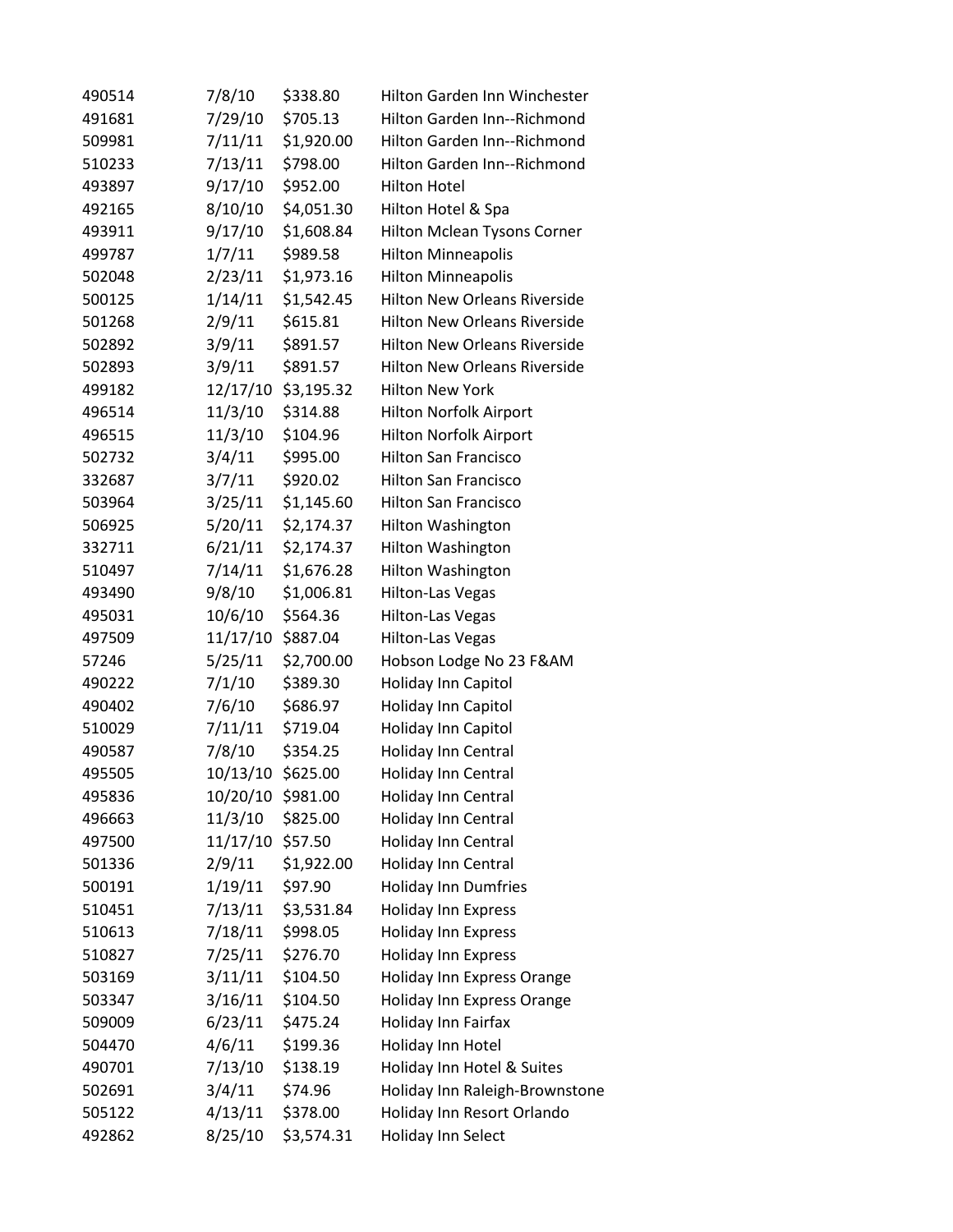| 494184 | 9/22/10  | \$1,183.13 | <b>Holiday Inn Select</b>             |
|--------|----------|------------|---------------------------------------|
| 494430 | 9/29/10  | \$163.54   | Holiday Inn Select                    |
| 494430 | 9/29/10  | \$163.54   | Holiday Inn Select                    |
| 494432 | 9/29/10  | \$163.54   | Holiday Inn Select                    |
| 494433 | 9/29/10  | \$163.54   | Holiday Inn Select                    |
| 494434 | 9/29/10  | \$163.54   | Holiday Inn Select                    |
| 497088 | 11/10/10 | \$2,008.75 | Holiday Inn Select                    |
| 498169 | 12/1/10  | \$4,601.39 | Holiday Inn Select                    |
| 497840 | 11/24/10 | \$1,170.00 | Holiday Inn South-Bells Road          |
| 500973 | 2/2/11   | \$2,600.00 | Holiday Inn South-Bells Road          |
| 506335 | 5/11/11  | \$2,600.00 | Holiday Inn South-Bells Road          |
| 506534 | 5/11/11  | \$1,650.00 | Holiday Inn South-Bells Road          |
| 510727 | 7/20/11  | \$2,730.00 | Holiday Inn South-Bells Road          |
| 491522 | 7/27/10  | \$1,694.00 | Holiday Inn Tanglewood                |
| 501850 | 2/18/11  | \$300.39   | Holiday Inn University of             |
| 501851 | 2/18/11  | \$300.39   | Holiday Inn University of             |
| 511041 | 7/27/11  | \$900.00   | Holiday Inn Virginia Beach            |
| 498234 | 12/3/10  | \$2,140.24 | Holiday Inn, Virginia Beach           |
| 502818 | 3/9/11   | \$781.24   | Hotel Nikko San Francisco             |
| 492376 | 8/12/10  | \$413.28   | <b>Hotel Roanoke</b>                  |
| 494215 | 9/22/10  | \$413.28   | <b>Hotel Roanoke</b>                  |
| 494625 | 9/29/10  | \$413.28   | <b>Hotel Roanoke</b>                  |
| 495671 | 10/15/10 | \$609.28   | <b>Hotel Roanoke</b>                  |
| 495672 | 10/15/10 | \$413.28   | <b>Hotel Roanoke</b>                  |
| 502455 | 2/25/11  | \$500.64   | <b>Hotel Roanoke</b>                  |
| 502805 | 3/4/11   | \$887.04   | <b>Hotel Roanoke</b>                  |
| 503327 | 3/11/11  | \$378.56   | <b>Hotel Roanoke</b>                  |
| 503593 | 3/16/11  | \$500.64   | <b>Hotel Roanoke</b>                  |
| 503915 | 3/23/11  | \$322.56   | <b>Hotel Roanoke</b>                  |
| 503915 | 3/23/11  | \$322.56   | <b>Hotel Roanoke</b>                  |
| 511180 | 7/27/11  | \$5,456.64 | <b>Hotel Roanoke</b>                  |
| 493649 | 9/15/10  | \$283.80   | Hotel Sierra Washington Dulles        |
| 493892 | 9/17/10  | \$141.90   | <b>Hotel Sierra Washington Dulles</b> |
| 505565 | 4/27/11  | \$843.60   | <b>Hyatt Place Chantilly Dulles</b>   |
| 509476 | 6/29/11  | \$959.40   | <b>Hyatt Place Charleston Airport</b> |
| 510222 | 7/13/11  | \$878.52   | <b>Hyatt Place Charleston Airport</b> |
| 509975 | 7/11/11  | \$722.40   | Hyatt Place Tampa/ Busch Garden       |
| 496737 | 11/5/10  | \$756.60   | <b>Hyatt Regency Denver</b>           |
| 505124 | 4/13/11  | \$1,673.25 | <b>Hyatt Regency Greenville</b>       |
| 504489 | 4/6/11   | \$2,616.00 | <b>Hyatt Regency Hotel</b>            |
| 504490 | 4/6/11   | \$261.60   | <b>Hyatt Regency Hotel</b>            |
| 504491 | 4/6/11   | \$261.60   | <b>Hyatt Regency Hotel</b>            |
| 504492 | 4/6/11   | \$261.60   | <b>Hyatt Regency Hotel</b>            |
| 504493 | 4/6/11   | \$261.60   | <b>Hyatt Regency Hotel</b>            |
| 504494 | 4/6/11   | \$261.60   | <b>Hyatt Regency Hotel</b>            |
| 504812 | 4/8/11   | \$261.60   | <b>Hyatt Regency Hotel</b>            |
| 503354 | 3/16/11  | \$337.94   | <b>Hyatt Regency Minneapolis</b>      |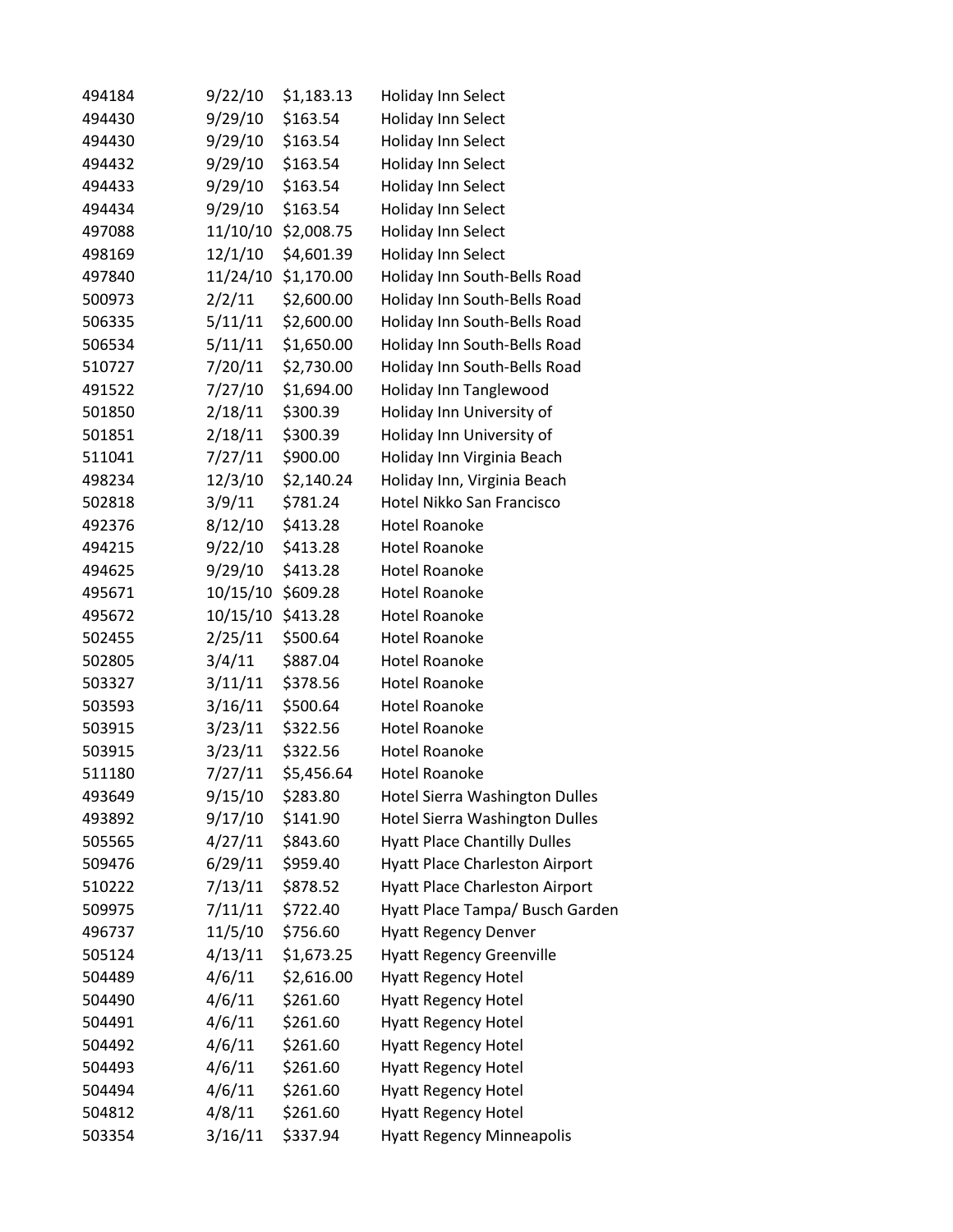| 503355 | 3/16/11  | \$248.66    | <b>Hyatt Regency Minneapolis</b>   |
|--------|----------|-------------|------------------------------------|
| 503739 | 3/23/11  | \$412.42    | Hyatt Regency Philadelphia At      |
| 503740 | 3/23/11  | \$412.42    | Hyatt Regency Philadelphia At      |
| 503741 | 3/23/11  | \$412.42    | Hyatt Regency Philadelphia At      |
| 503742 | 3/23/11  | \$412.42    | Hyatt Regency Philadelphia At      |
| 332695 | 4/8/11   | \$412.42    | Hyatt Regency Philadelphia At      |
| 332696 | 4/8/11   | \$412.42    | Hyatt Regency Philadelphia At      |
| 503167 | 3/11/11  | \$891.52    | <b>Hyatt Regency Tampa</b>         |
| 503346 | 3/16/11  | \$891.92    | <b>Hyatt Regency Tampa</b>         |
| 503933 | 3/23/11  | \$891.52    | <b>Hyatt Regency Tampa</b>         |
| 504438 | 4/6/11   | \$891.52    | Hyatt Regency Tampa                |
| 504439 | 4/6/11   | \$3,343.20  | <b>Hyatt Regency Tampa</b>         |
| 332692 | 4/6/11   | \$2,005.94  | Hyatt Regency Tampa                |
| 500106 | 1/14/11  | \$870.20    | Hyatt Regency Washington DC        |
| 505916 | 5/4/11   | \$1,285.60  | <b>Inverness Hotel</b>             |
| 508343 | 6/15/11  | \$497.20    | Kellogg Hotel & Conference CTR     |
| 494848 | 10/6/10  | \$500.00    | Kingsmill Resort                   |
| 498890 | 12/15/10 | \$15,087.51 | Kingsmill Resort                   |
| 332721 | 7/13/11  | \$3,382.20  | Kingsmill Resort                   |
| 510688 | 7/20/11  | \$13,678.10 | Kingsmill Resort                   |
| 490516 | 7/8/10   | \$2,626.40  | Loews Vanderbilt Hotel             |
| 490700 | 7/13/10  | \$688.40    | Loews Vanderbilt Hotel             |
| 491518 | 7/27/10  | \$284.80    | Loews Vanderbilt Hotel             |
| 509503 | 6/29/11  | \$1,262.88  | Mandalay Bay Resort & Casino       |
| 509504 | 6/29/11  | \$1,262.88  | Mandalay Bay Resort & Casino       |
| 501423 | 2/9/11   | \$419.26    | <b>Marriott Baltimore Inner</b>    |
| 503744 | 3/23/11  | \$2,237.16  | <b>Marriott Courtyard</b>          |
| 508141 | 6/10/11  | \$384.16    | Marriott Courtyard Columbia        |
| 503770 | 3/23/11  | \$856.44    | <b>Marriott Downtown</b>           |
| 502821 | 3/9/11   | \$1,509.30  | <b>Marriott Hotel</b>              |
| 490205 | 7/1/10   | \$1,300.20  | <b>Marriott Hotels and Resorts</b> |
| 490393 | 7/6/10   | \$1,300.20  | <b>Marriott Hotels and Resorts</b> |
| 490475 | 7/8/10   | \$325.05    | <b>Marriott Hotels and Resorts</b> |
| 490537 | 7/8/10   | \$975.15    | <b>Marriott Hotels and Resorts</b> |
| 490538 | 7/8/10   | \$649.10    | <b>Marriott Hotels and Resorts</b> |
| 490539 | 7/8/10   | \$325.05    | <b>Marriott Hotels and Resorts</b> |
| 502727 | 3/4/11   | \$598.51    | <b>Marriott Hotels and Resorts</b> |
| 507955 | 6/8/11   | \$677.61    | <b>Marriott Hotels and Resorts</b> |
| 510870 | 7/25/11  | \$415.84    | <b>Marriott Hotels and Resorts</b> |
| 510871 | 7/25/11  | \$314.88    | <b>Marriott Hotels and Resorts</b> |
| 510872 | 7/25/11  | \$2,303.64  | <b>Marriott Hotels and Resorts</b> |
| 510873 | 7/25/11  | \$629.76    | <b>Marriott Hotels and Resorts</b> |
| 509008 | 6/23/11  | \$12,355.35 | <b>Marriott Richmond</b>           |
| 491520 | 7/27/10  | \$635.04    | Marriott Tampa Waterside Hotel     |
| 493891 | 9/17/10  | \$1,693.44  | Marriott Tampa Waterside Hotel     |
| 498344 | 12/8/10  | \$36.32     | Marriott Tampa Waterside Hotel     |
| 498842 | 12/15/10 | \$936.32    | Marriott Tampa Waterside Hotel     |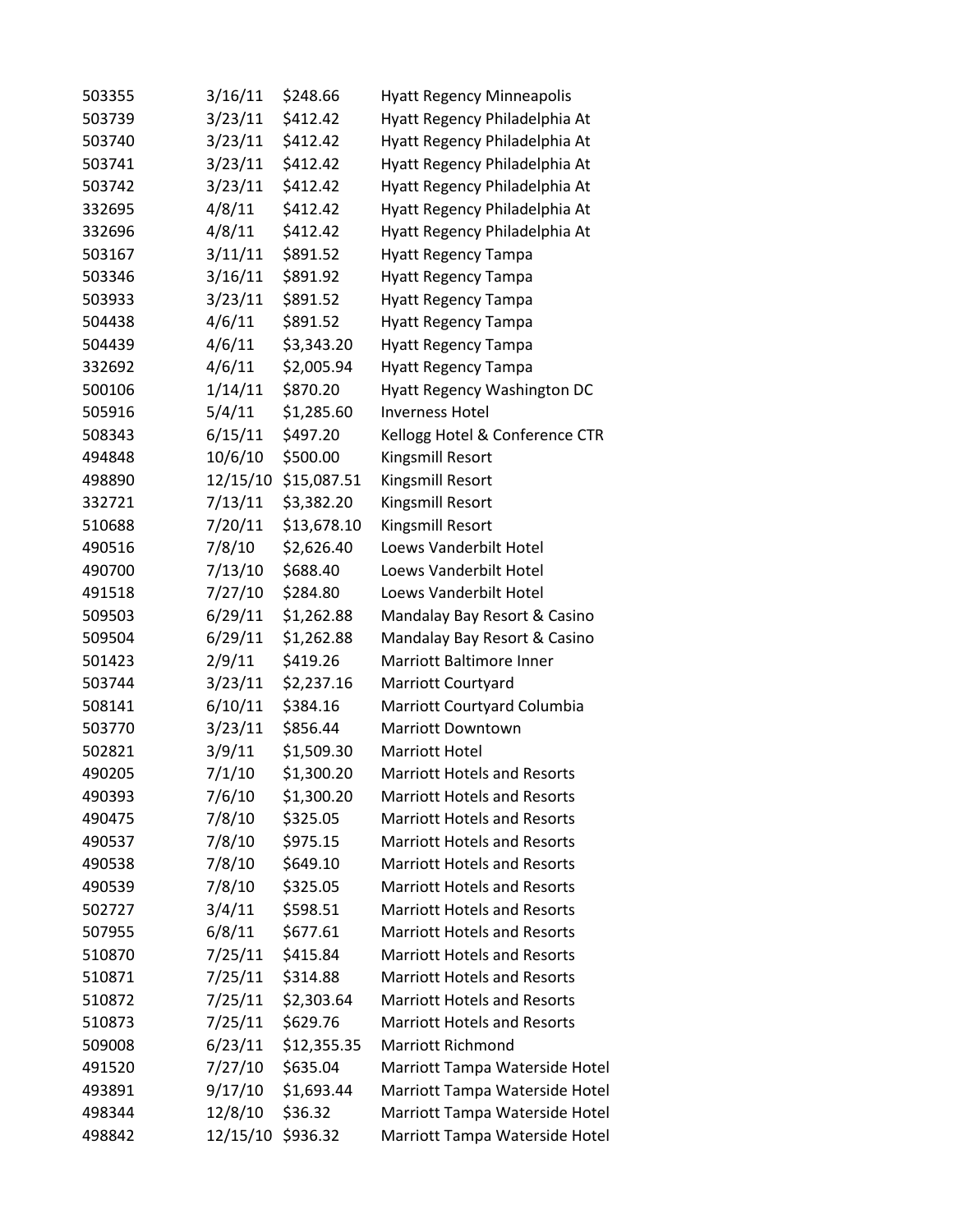| 493822 | 9/15/10  | \$1,449.56 | Marriott Wardman Park Hotel         |
|--------|----------|------------|-------------------------------------|
| 505303 | 4/19/11  | \$220.87   | Marriott-Charlotte Center           |
| 494065 | 9/22/10  | \$265.80   | Marriott-Kingsmill                  |
| 496538 | 11/3/10  | \$410.74   | Marriott-Kingsmill                  |
| 502850 | 3/9/11   | \$92.20    | Marriott-Kingsmill                  |
| 505595 | 4/27/11  | \$524.00   | Marriott-Kingsmill                  |
| 508381 | 6/15/11  | \$438.30   | Marriott-Kingsmill                  |
| 332715 | 6/24/11  | \$438.30   | Marriott-Kingsmill                  |
| 509987 | 7/11/11  | \$316.20   | Marriott-Kingsmill                  |
| 509988 | 7/11/11  | \$3,382.20 | Marriott-Kingsmill                  |
| 509989 | 7/11/11  | \$316.20   | Marriott-Kingsmill                  |
| 501629 | 2/16/11  | \$712.60   | <b>Marriott-New Orleans</b>         |
| 501630 | 2/16/11  | \$712.60   | <b>Marriott-New Orleans</b>         |
| 501631 | 2/16/11  | \$712.60   | <b>Marriott-New Orleans</b>         |
| 501632 | 2/16/11  | \$712.60   | <b>Marriott-New Orleans</b>         |
| 501633 | 2/16/11  | \$712.60   | <b>Marriott-New Orleans</b>         |
| 501634 | 2/16/11  | \$712.60   | <b>Marriott-New Orleans</b>         |
| 501635 | 2/16/11  | \$712.60   | <b>Marriott-New Orleans</b>         |
| 501636 | 2/16/11  | \$712.60   | <b>Marriott-New Orleans</b>         |
| 501637 | 2/16/11  | \$712.60   | <b>Marriott-New Orleans</b>         |
| 501638 | 2/16/11  | \$712.60   | <b>Marriott-New Orleans</b>         |
| 501639 | 2/16/11  | \$712.60   | <b>Marriott-New Orleans</b>         |
| 501640 | 2/16/11  | \$712.60   | <b>Marriott-New Orleans</b>         |
| 502036 | 2/23/11  | \$712.60   | <b>Marriott-New Orleans</b>         |
| 502037 | 2/23/11  | \$712.60   | <b>Marriott-New Orleans</b>         |
| 502038 | 2/23/11  | \$712.60   | <b>Marriott-New Orleans</b>         |
| 501586 | 2/16/11  | \$2,404.40 | Marriott-San Francisco              |
| 508135 | 6/10/11  | \$1,560.75 | Marriott-San Francisco              |
| 508781 | 6/21/11  | \$1,040.50 | Marriott-San Francisco              |
| 508782 | 6/21/11  | \$1,040.50 | Marriott-San Francisco              |
| 509969 | 7/11/11  | \$1,040.50 | Marriott-San Francisco              |
| 505592 | 4/27/11  | \$2,114.60 | Marriott-Washington Dulles          |
| 505802 | 4/29/11  | \$1,586.20 | Marriott-Washington Dulles          |
| 494622 | 9/29/10  | \$1,063.60 | Omni Charlottesville Hotel          |
| 494808 | 10/6/10  | \$614.88   | Omni Shoreham Hotel                 |
| 495681 | 10/20/10 | \$2,475.52 | Omni Shoreham Hotel                 |
| 503733 | 3/23/11  | \$783.18   | Omni Shoreham Hotel                 |
| 499758 | 1/7/11   | \$2,556.75 | Peabody Hotel-Memphis               |
| 502710 | 3/4/11   | \$609.42   | <b>Quality Inn Pavilion</b>         |
| 504312 | 4/1/11   | \$470.02   | Radisson Plaza--Warwick Hotel       |
| 505922 | 5/4/11   | \$1,242.00 | Renaissance Austin Hotel            |
| 500902 | 2/2/11   | \$333.50   | Renaissance Concourse Atlanta       |
| 510828 | 7/25/01  | \$719.06   | Renaissance Hotel-Washington        |
| 502814 | 3/9/11   | \$405.75   | <b>Renaissance Montgomery Hotel</b> |
| 502815 | 3/9/11   | \$405.75   | Renaissance Montgomery Hotel        |
| 332718 | 7/7/11   | \$515.20   | Residence Inn St. Petersburg        |
| 509973 | 7/11/11  | \$515.20   | Residence Inn St. Petersburg        |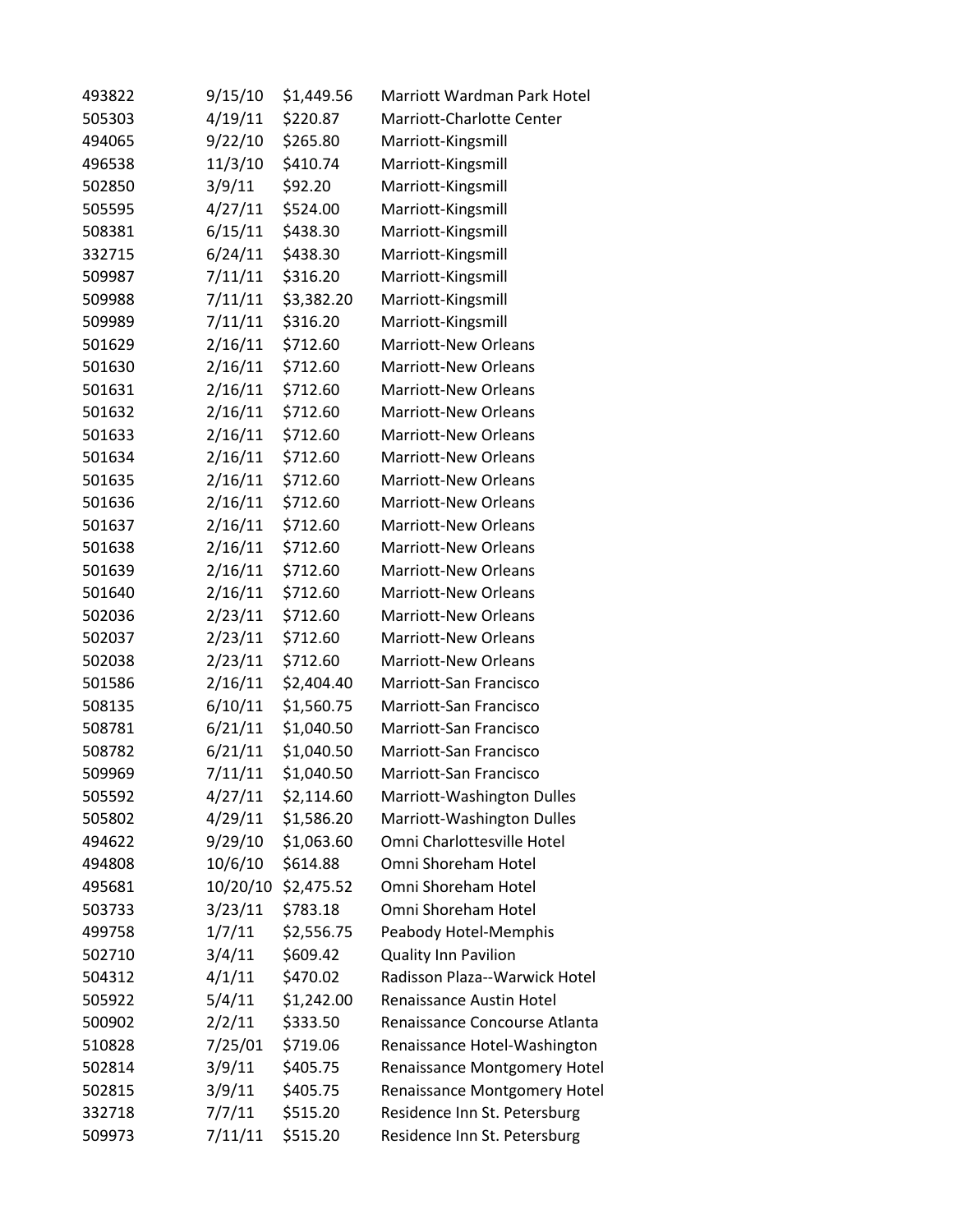| 502810 | 3/9/11            | \$577.92            | Rio All-Suite Hotel & Casino        |
|--------|-------------------|---------------------|-------------------------------------|
| 502811 | 3/9/11            | \$577.92            | Rio All-Suite Hotel & Casino        |
| 490613 | 7/8/10            | \$3,555.12          | Riviera Hotel and Casino            |
| 490614 | 7/8/10            | \$459.20            | Riviera Hotel and Casino            |
| 490615 | 7/8/10            | \$344.40            | Riviera Hotel and Casino            |
| 490616 | 7/8/10            | \$344.40            | Riviera Hotel and Casino            |
| 490617 | 7/8/10            | \$344.40            | <b>Riviera Hotel and Casino</b>     |
| 490618 | 7/8/10            | \$344.40            | Riviera Hotel and Casino            |
| 490619 | 7/8/10            | \$344.40            | <b>Riviera Hotel and Casino</b>     |
| 490620 | 7/8/10            | \$574.00            | Riviera Hotel and Casino            |
| 492093 | 8/5/10            | \$114.80            | Riviera Hotel and Casino            |
| 497567 | 11/17/10          | \$286.72            | Riviera Hotel and Casino            |
| 495142 | 10/8/10           | \$653.76            | Rosen Plaza                         |
| 507082 | 5/25/11           | \$1,499.92          | Rosen Plaza                         |
| 490520 | 7/8/10            | \$615.00            | <b>Sheraton Boston Hotel</b>        |
| 491523 | 7/27/10           | \$6,037.44          | <b>Sheraton Boston Hotel</b>        |
| 491524 | 7/27/10           | \$1,138.78          | <b>Sheraton Boston Hotel</b>        |
| 498646 | 12/10/10          | \$377.36            | Sheraton Chicago                    |
| 495688 |                   | 10/20/10 \$1,554.80 | Sheraton Fort Worth Hotel           |
| 497156 | 11/12/10          | \$2,361.25          | <b>Sheraton Gateway Los Angeles</b> |
| 505912 | 5/4/11            | \$985.92            | <b>Sheraton Hotel</b>               |
| 497158 | 11/12/10 \$448.92 |                     | <b>Sheraton New Orleans Hotel</b>   |
| 494384 | 9/29/10           | \$2,519.04          | <b>Sheraton Norfolk</b>             |
| 497188 | 11/12/10          | \$325.18            | <b>Sheraton Norfolk</b>             |
| 497189 | 11/12/10          | \$325.18            | <b>Sheraton Norfolk</b>             |
| 507359 | 5/27/11           | \$492.48            | Sheraton Oceanfront Inn             |
| 491907 | 8/3/10            | \$5,060.05          | <b>Sheraton Park South Hotel</b>    |
| 492286 | 8/12/10           | \$2,170.58          | <b>Sheraton Park South Hotel</b>    |
| 492744 | 8/25/10           | \$16,407.72         | <b>Sheraton Park South Hotel</b>    |
| 494081 | 9/22/10           | \$5,571.36          | Sheraton Park South Hotel           |
| 494672 | 10/1/10           | \$3,540.35          | Sheraton Park South Hotel           |
| 496128 | 10/27/10          | \$300.00            | <b>Sheraton Park South Hotel</b>    |
| 499513 | 1/5/11            | \$2,416.50          | <b>Sheraton Park South Hotel</b>    |
| 508404 | 6/15/11           | \$13,170.75         | Sheraton Park South Hotel           |
| 509254 | 6/27/11           | \$3,867.23          | <b>Sheraton Park South Hotel</b>    |
| 504442 | 4/6/11            | \$1,070.72          | Sheraton Wild Horse Pass            |
| 505797 | 4/29/11           | \$3,113.60          | Sheraton Wild Horse Pass            |
| 509205 | 6/27/11           | \$1,603.00          | The Empire Hotel                    |
| 502213 | 2/25/11           | \$1,108.98          | The Inn at Keystone                 |
| 496598 | 11/3/10           | \$173.80            | The Mimslyn Inn, LLC                |
| 497157 | 11/12/10          | \$544.20            | The Peabody Memphis Hotel           |
| 505566 | 4/27/11           | \$1,707.75          | The Wyndham Princeton               |
| 507315 | 5/27/11           | \$815.62            | Town and Country Resort Hotel       |
| 490305 | 7/1/10            | \$1,298.64          | Virginia Beach Resort Hotel         |
| 495501 | 10/13/10          | \$95.92             | Virginia Beach Resort Hotel         |
| 510112 | 7/11/11           | \$12,905.76         | Virginia Beach Resort Hotel         |
| 493889 | 9/17/10           | \$109.48            | Westin Indianapolis Hotel           |